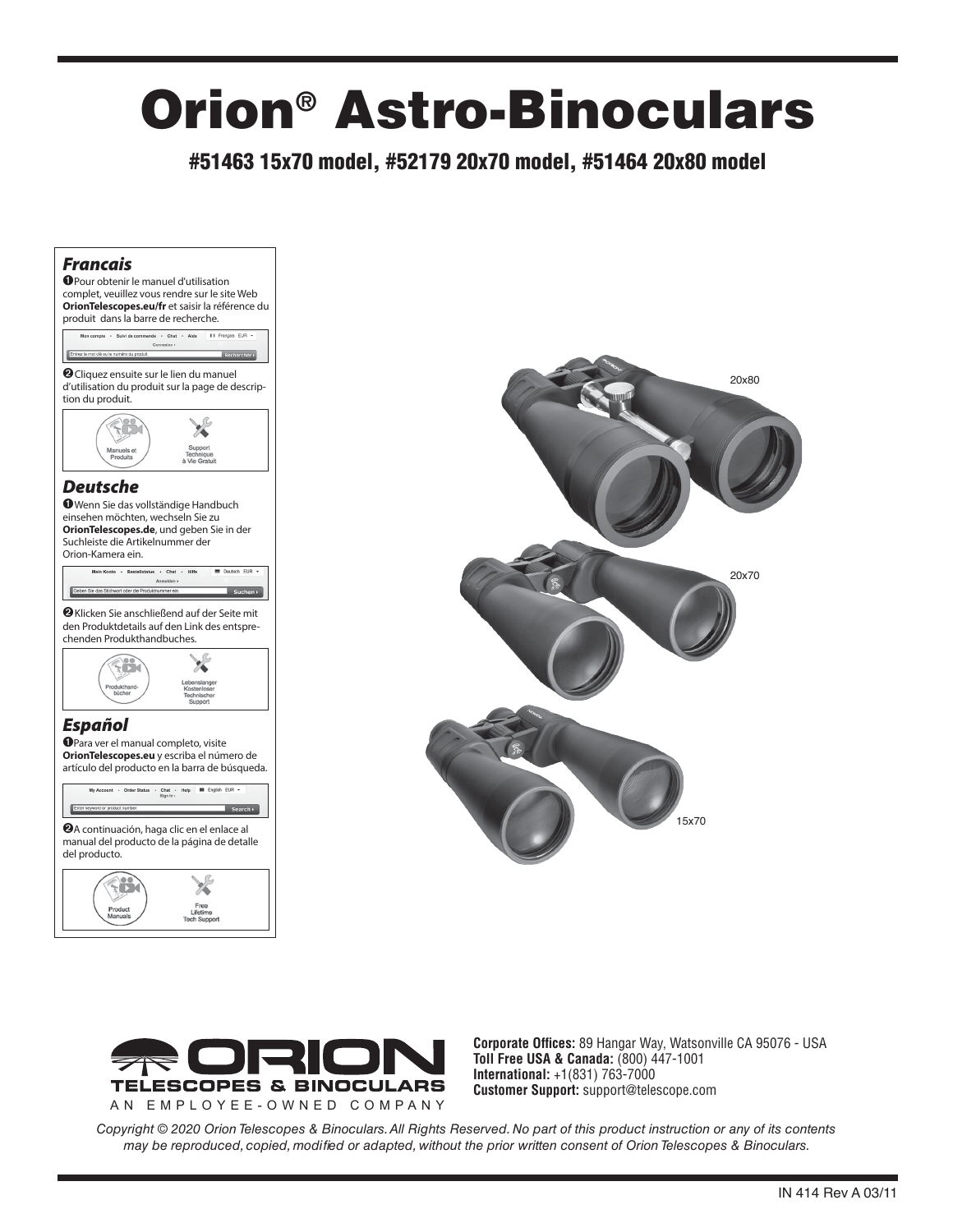Congratulations on your purchase of a pair of quality Orion Astro-Binoculars. The 70mm and 80mm Astro-Binoculars provide the large light grasp you need for astronomical observation, and unlike a telescope, allow you to use both eyes simultaneously for nighttime or daytime viewing. This results in better image resolution, contrast, and brightness than a similar sized telescope can provide. Coupled with their wide fields of view, the Astro-Binoculars will make you feel like you're floating in space!

Please take the time to read this instruction sheet before using your new binoculars.

#### Using Binoculars with a Photo Tripod

When observing with large-aperture binoculars like these, a photo tripod or some other type of binocular mount is recommended. This is because the weight and high magnification of the binoculars make it difficult to hold them steady by hand.

The Orion 15x70 and 20x70 binoculars can be attached to a standard photo tripod by means of the included L-Bracket. Simply unscrew the cap covering the socket behind the focusing knob (**Figure 1**) and thread the L-Bracket into the ¼"-20 hole.

The 20x80 model features a mounting post (**Figure 1**) which attaches directly to the photo-tripod without needing an L-Bracket. Simply thread the ¼"-20 stud of your tripod into the threaded socket on the underside of the mounting post. The tripod mounting post can be positioned anywhere along the brace rod to optimize balance. To do this, first loosen the large knurled knob on top of the post (**Figure 1**). Then, grip the binoculars and move them forward or backwards relative to the post until the balance seems about right. Re-tighten the knurled knob on the post when done.

The brace rod allows positioning of the binoculars relative to the tripod mounting post, but also provides additional stability for the binocular barrels. This helps maintain structural rigidity and optical alignment for the larger 80mm lens.

#### Adjusting the Distance Between Your Eyes (Interpupillary Distance)

Hold each barrel firmly and move them together or apart so the distance between the eyepieces matches the distance between your eyes. When properly adjusted, you should see a single, round field of view when looking through the binoculars. Make this adjustment before you focus the binoculars.

#### Focusing

The Orion Astro-Binoculars feature a convenient center focusing knob. However, because your eyes may differ slightly in their focus, the binoculars also includes a right eye diopter adjustment. Once the right eyepiece has been adjusted, you can focus the binocular entirely with the center focusing knob.

With both eyes open, sight on a distant object (a tree, building, or star). Now cover the right objective (front) lens with your hand or the cap. Turn the center focusing knob until the image in the left eyepiece is sharp. Now cover the left objective lens and focus the right side by rotating the right eyepiece (do not adjust the cen-

*WARNING Never look directly at the Sun through your binoculars without professionally made solar filters, even for an instant, or permanent eye damage could result. Young children should use these binoculars on sunny days only with adult supervision.*



Figure 1. The 15x70, 20x70, and 20x80 Astro-Binoculars.

ter focusing knob) until the image is sharp. The binocular is now focused for your eyes. Make a note of the diopter setting so you can return to it quickly in the future. With the right eyepiece now set, all focusing is achieved by rotating the center knob.

For astronomical observation, all objects will always appear focused at the infinity focus point. This means you only need to focus the binoculars once per observing session.

Since everyone's eyes focus images slightly differently, different observers will need to refocus the binoculars for their own vision.

#### Roll-Down Eyecups

Orion Astro-Binoculars feature fold-down eyeguards. The eyeguards are usually left in the up position for use without eyeglasses, as this helps prevent glare (unwanted stray light) from entering between your eye and the eyepieces. To use the binoculars with eyeglasses, you will need to fold the eyeguards down in order to get your eyes close enough to the eyepieces to see the entire field of view.

#### Cleaning and Care of Binoculars

The lens surfaces of Orion binoculars are coated with anti-reflection coatings that can be damaged with careless handling. Avoid touching lens surfaces with fingers or any coarse material. All optics, even if stored, should be cleaned at least once a year or whenever they are dirty. The dust that builds up on coatings promotes mold growth, which etches glass and destroys coatings. Avoid over-cleaning; it can damage the coatings. Always use lens cleaning tissue and fluid that are specifically designed for multi